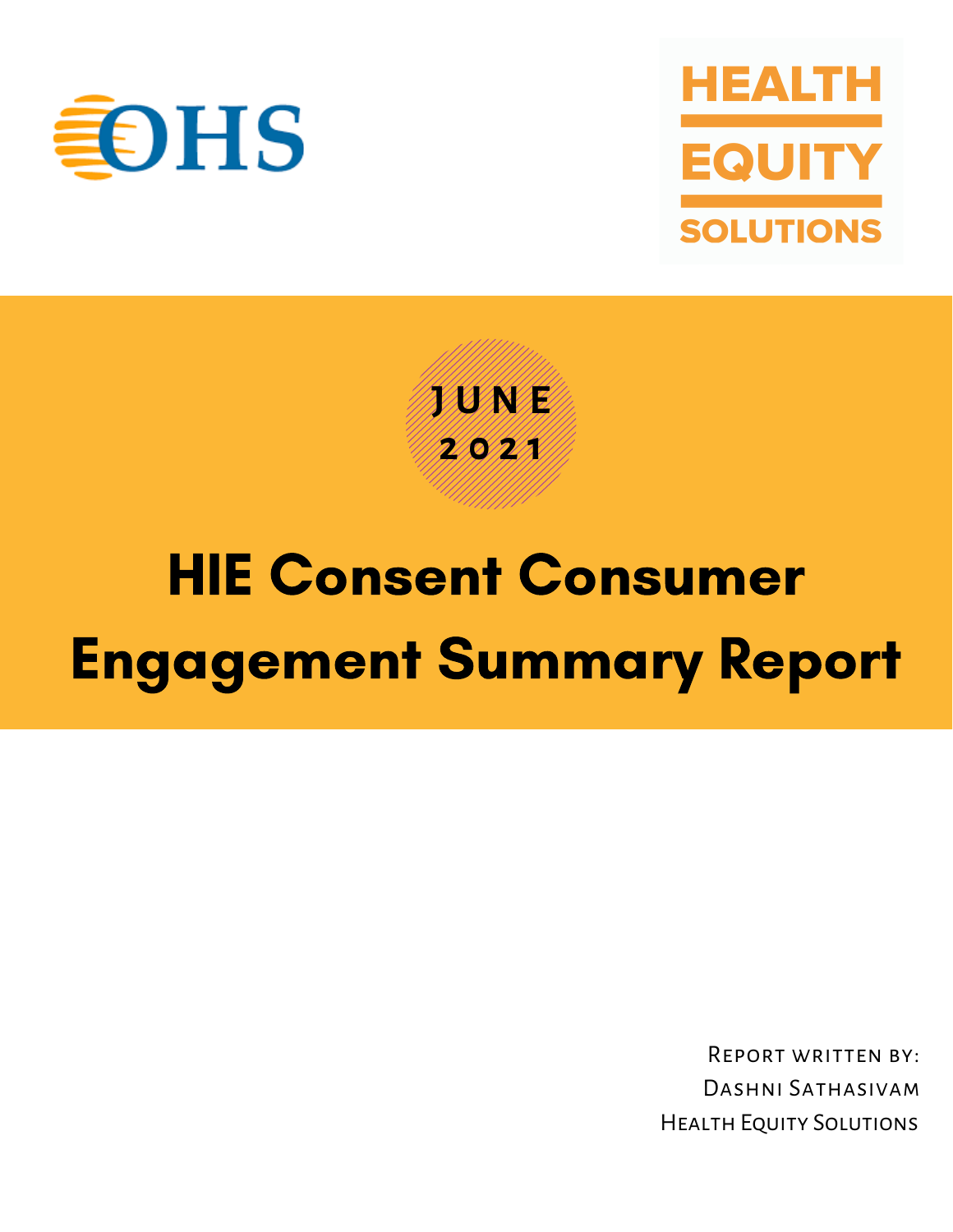## **Project Background & Methodology**

Between August 2020 to June 2021, the Office of Health Strategy (OHS) contracted Health Equity Solutions (HES), a 501(c)(3) organization in the state of Connecticut, to conduct consumer engagement sessions to introduce consumers to Connecticut's Health Information Exchange (Connie) and facilitate discussion on the proposed Connie consent policy recommendations.

In efforts to foster a trusting environment that consumers would feel comfortable voicing the breadth of their questions, aspirations, concerns, and suggestions, HES served as a trusted community broker, outreaching with community organizations, explaining the project and value of the engagement, working with them to plan cosponsored engagements, and facilitating sessions. Engagements were conducted as a series of two Zoom sessions lasting between 1 – 1.5 hours each and were recorded with participant consent for note taking purposes only. Consumers received a \$25 Visa gift card per session in recognition of their time and participation.

The following report provides a synthesis of key consumer observations, questions, and recommendations about Connie and the proposed consent policy recommendations drafted by OHS. We hope that Connie will carefully heed consumer feedback and use these findings to inform the ways that Connie outreaches, communicates, and builds relationships with the diverse communities in Connecticut as the HIE becomes fully operational across the state.

## **Consumer Engagement Objectives**



#### INFORM & EDUCATE

across sessions to build community knowledge of Connie, opt-out consent model, data sharing processes and benefits.

LISTEN to UNDERSTAND



perspectives, priorities, and concerns about data sharing, participation in Connie, and the consent model from diverse communities.



#### INVOLVE & RECOGNIZE

community and membership organizations as trusted sources of information, with a focus on engaging communities of color.



### PROVIDE & AMPLIFY

opportunities for consumers to voice their needs, questions, and suggestions related to the health information exchange.



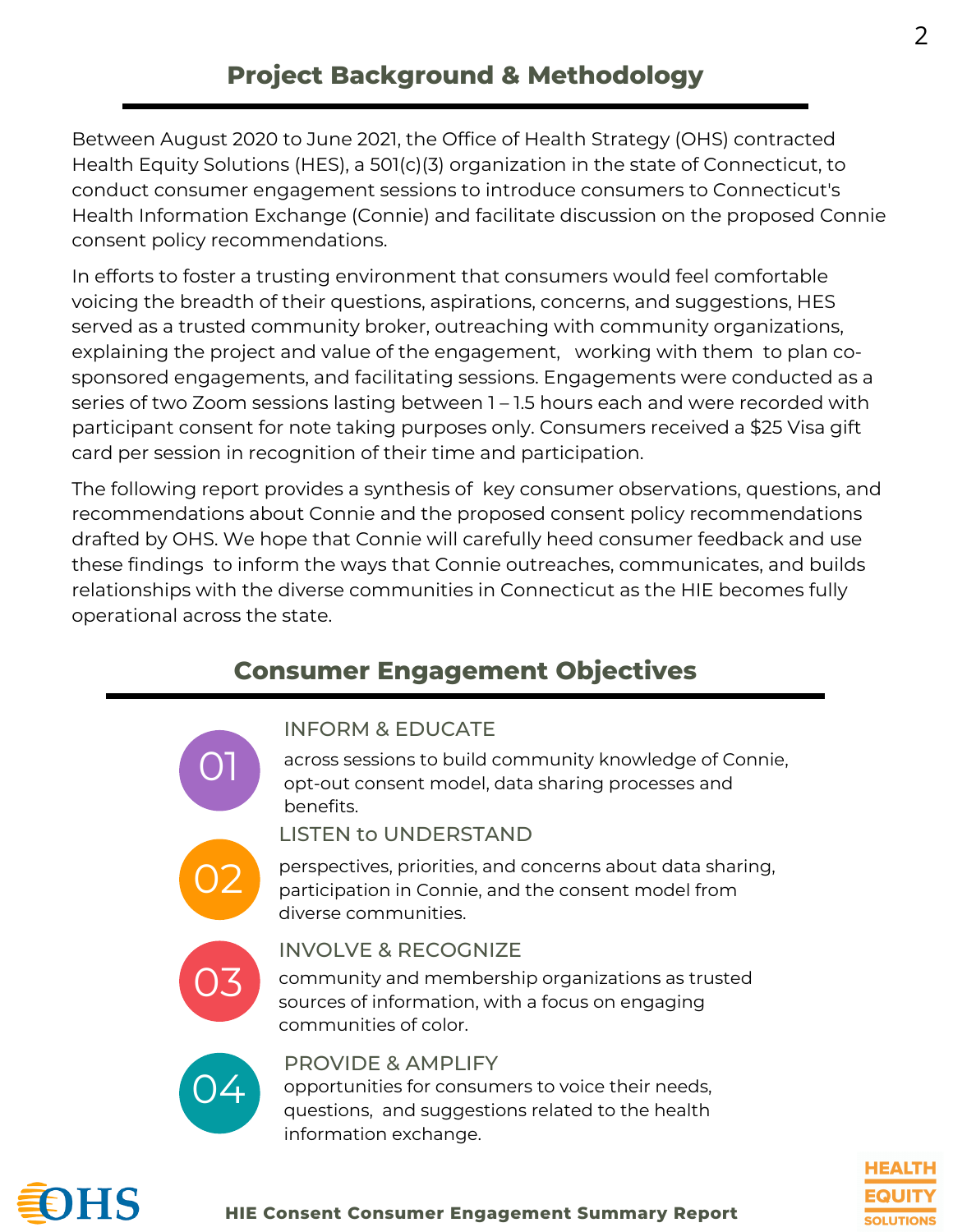

3

**HEALTH EQUITY** 

**SOLUTIONS** 

#### 5 Community co-hosts



## **Consumer Engagement Limitations:**

The qualitative data presented in this report represents a small sample size of consumers (n = 61). Organizing sessions with community groups during the pandemic presented a challenge due to competing priorities facing community organizations and consumers themselves. Many of the organizations we initially contacted did not have the capacity to participate, though they were interested and supportive of the project. Because HES was limited to virtual sessions during the pandemic, we were not able to connect with people who did not have access to computers and Zoom. Despite outreach efforts, we were unable to engage Indigenous and Asian residents as well as youth, as reflected in the data above. While we have identified themes from across sessions, the findings are by no means comprehensive.

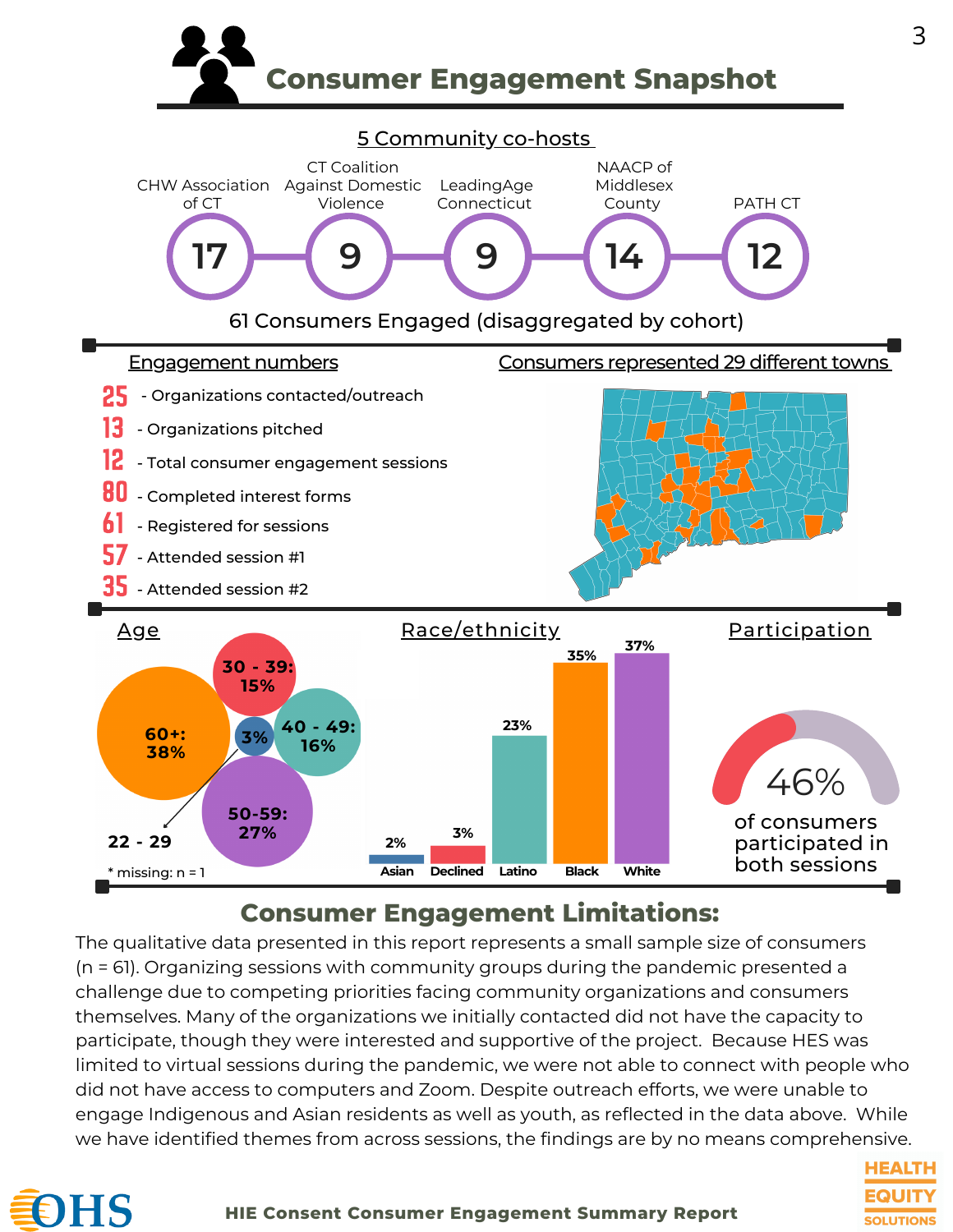# **Consumer Observations & Feedback:**

Based on the discussions from the 12 consumer feedback sessions, we synthesized feedback into six main themes. The following section presents the consumer insights, recommendations and direct quotes related to each theme. For a list of the most commonly asked questions, see Appendix A.

# Data Security & Mistrust

#### Top Concerns:

- Security breaches
- Identity theft
- Insurance stigma & data bias
- Enhanced vulnerability to harm

Consumer Recommendations: Provide more detailed and accessible information tailored for consumers on the following:

- Connie's current security measures
- Consumer protections for anti-identity theft
- Plans for consumer recourse in the event of
- a security breach

"I'm concerned about that information on such a broad spectrum in the hands of so many individuals. I'm not saying Connie doesn't sound like a great opportunity. I'm just saying that in the midst of this great opportunity, what are we doing to think on the "what if" scenarios and somehow implement the supplement supports that would take away some of those legitimate concerns."

liable for that."

# Privacy & Access

"Currently when you go to the doctor's office you'll see a box that says specifically do not release my records for HIV, substance abuse, or others. It would be helpful with something like that [for domestic abuse victims]."

services in your community that office are from your

## Top Concerns:

- The all-or-nothing level of access to a patient record for medical providers
- The uncertainty and limited understanding on levels of access afforded to peripheral health (e.g. medical assistant) and non-clinical (e.g. front desk) staff

#### Consumer Recommendations:

- Enhanced data sharing options enabling consumers to select different levels of sharing among specific providers on their care team
- Flexibility to redact or hide certain information in patient medical records
- Break-the-Glass feature requiring those not involved with patient care to justify access prior to viewing record
- Ensure documentation of abuse is under affirmative consent and provide additional means of protecting the sharing of this data with providers. (e.g. \*Purple Ribbon Record.)

\*athenahealth features a separate carved-out record for documenting domestic abuse that is not freely shared among providers



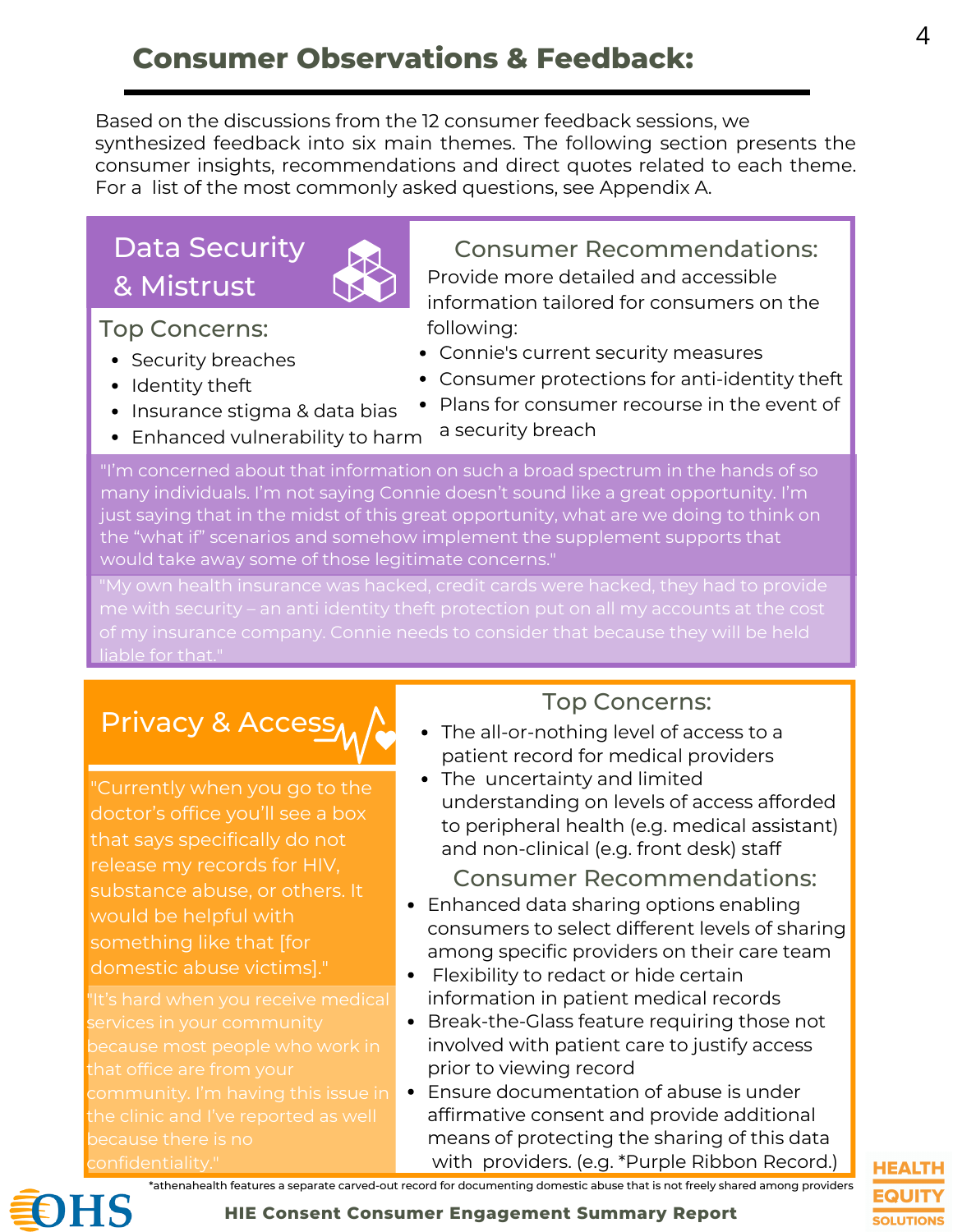# **Consumer Observations & Feedback:**

# Education & **Outreach**



Consumer Recommendations:

- Leveraging consumer engagement lessons learned from COVID-19 vaccination education & messaging
- Centering inclusive approaches & cultural and linguistic standards (CLAS) to responsively engage with diverse communities.
- Contracting with trusted community brokers and messengers for education
- Providing info to consumers via visual narratives, multimedia videos, infographics

"Connie is accountable so they need to engage consumers directly."

## Communities to focus outreach:

- Immigrants
- $\cdot$  BIPOC\*
- Non-English speaking
- Elderly
- Adolescents & foster youth
- Rural communities
- Low health or technology literacy or access
- Domestic abuse victims
- Individuals with cognitive or physical disabilities
- Individuals with HIV/AIDS "Mostly, I'm concerned about accessibility. How will people know how and where to access this information [on Connie] and how it is being explained. My grandmother would not" understand."

\*Black, Indigenous, and People of Color

# Consumer-Specific Use Cases

I''ll have the ability to do it and obviously I am computer literate enough to do it but people my age don't see what their medical record says and have providers update any errors."

## Use cases identified by consumers:

- Medication reconciliation
- Features supporting correction of medical errors found in EMR
- Language and gender preferences to support appropriate care
- Integration with care coordination & referral platforms
- Health equity

"I only know a few things in my medical record. My doctor asked me don't you know this, and sometimes I don't...[With Connie], I don't need to walk around with my medical record in my pocketbook...People didn't know what HIPPA was when it first came out so I feel it's something people need to get used to, that it's going to be there whether we like it or not. The information is there, we just need to find a way to communicate it to everybody that is a safe and secure way for everyone to get our information."

"The population we serve mostly have multiple providers or change providers frequently. This is a good step to keep all the information in the same place for providers to have access to them. Definitely I see us providing a lot of education in the community just informing them that this is available and how it will benefit them by keeping the information safe."



**HIE Consent Consumer Engagement Summary Report**

# **HEALTH SOLUTIONS**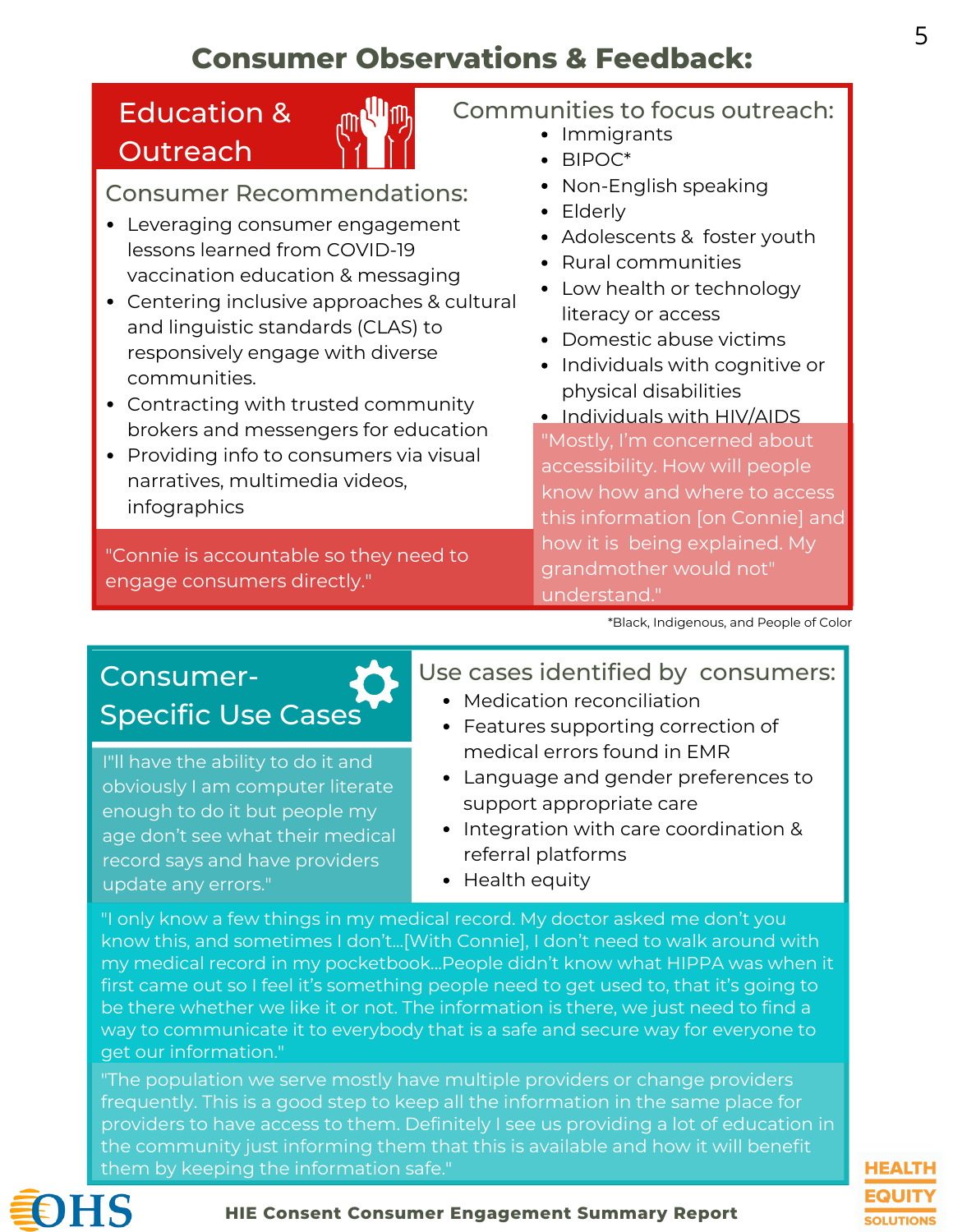# **Consumer Observations & Feedback:**

## Opt-out Consent Model

#### Consumer Recommendations:

- Review Connie consent options and updates annually with patients
- Clarify the types of data that are considered  $\;\bullet\;$  Opt-out model will not support 'sensitive' and would fall under affirmative consent
- Create a consumer-tailored newsletter or portal notification to inform consumers of new data sharing use cases as they develop

### Top Concerns:

- Consumers, particularly those facing the greatest barriers to access, will lack awareness about Connie consent options
- principles of informed consent
- Consent will be an additional burdened on providers and take valuable patient time in already time-constrained visits

"I am very much against opt out system versus the opt in. Most people my age, and I am well over 80, just don't understand this thing...I know full well having seen things from my providers that they have things very incorrectly [in my medical records]. Once that is transmitted to other providers all hell will break loose."

"An overarching characteristic that has become very apparent as I listen is that optout...is basically bypassing the patient. And having spent years in clinical research and studying and following principles of informed consent, I think that having the only consent that anybody signs is to opt out, is not in line with that principle."

# Funding &



Top Concerns:

- Long-term funding plan
- Impact on independent providers & small practices
- Cost of participating pushed onto consumers

## Sustainability  $\left\{\right\}$  Consumer Recommendations:

- Provide detailed, publicly available and digestible information about Connie's funding plan
- Addresses potential unintended financial consequences to consumers such as increased cost of health care services

"You tell me that it's funded until September, you don't know how it's going to be funded going forward, just trust us, I have to opt out, not opt in, and if there are errors I have to get them corrected [myself]..."





6

#### **HIE Consent Consumer Engagement Summary Report**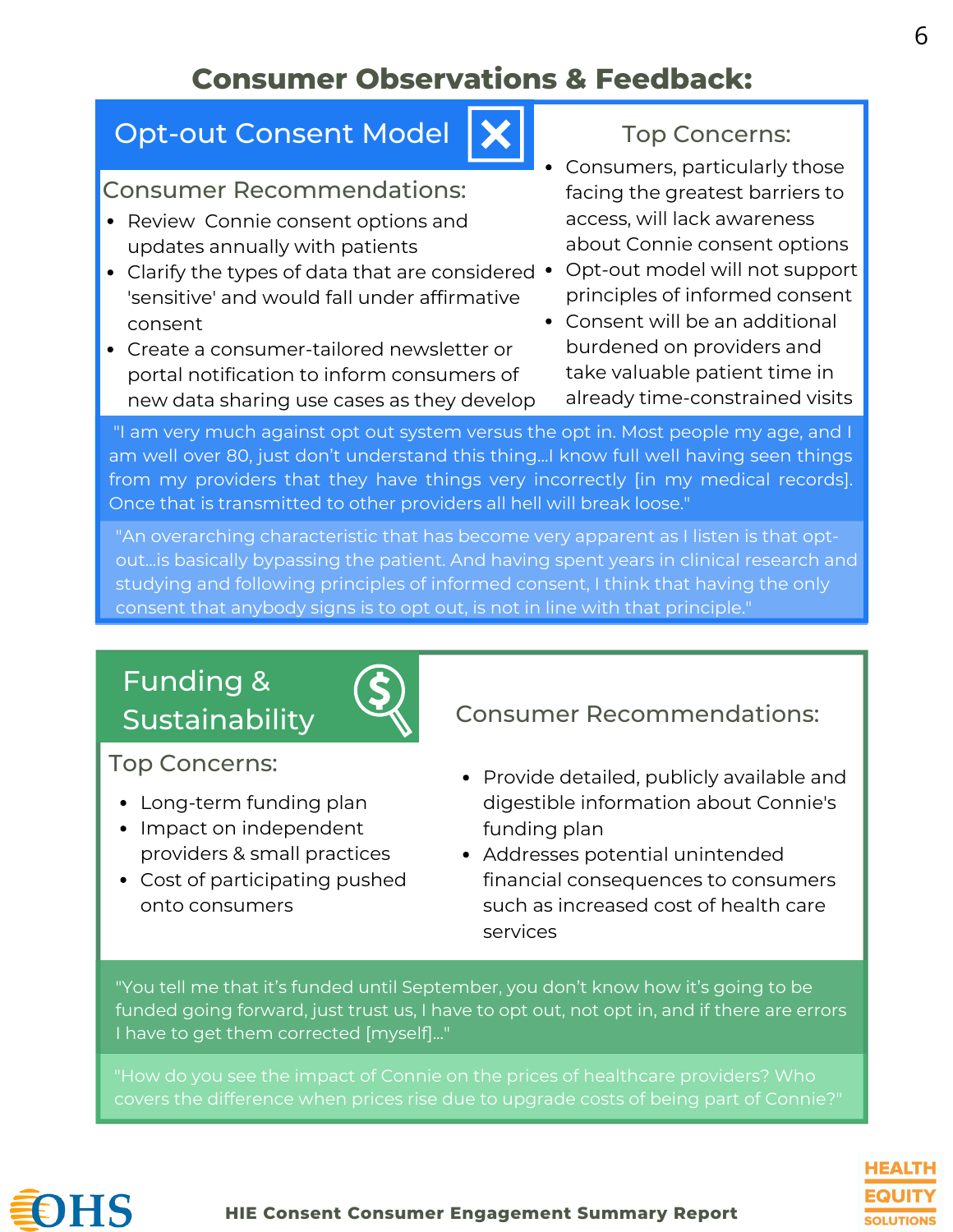## **Appendix A: Summary of Common Questions And Concerns By Theme**

#### **Data Security & Mistrust**

- Who regulates Connie?
- Who is on the advisory board?
- How many other HIEs in the US and has there been documented security breaches?
- How do they ensure data is secure from hackers? What happens for consumers if there is a breach?

#### **Privacy & Access**

- How do you ensure confidentiality from those who should not have access including domestic violence (and other) abusers, clerical staff, other providers, etc.?
- How can my out of state provider gain access to Connie?
- How will Connie ensure ease of operability with regards to language, technology ability, reading level, visual impairment, etc.?

#### **Education & Outreach**

- How are consumers informed about Connie, automatic opt-in and how to opt out? How will they take into account CLAS standards and differentiate outreach to the youth vs the elderly communities.
- How does Connie plan to educate hard to reach communities including immigrant communities, congregate settings, foster communities, homeless, visual and hearing impaired?
- What is Connie's comprehensive education/outreach plan? Will there be training for providers and community-based organizations?

#### **Reconciling Errors**

- How can a patient reconcile errors they find in their complete medical record, including outdated information?
- Since information is coming from different providers with different platforms, how do you ensure accuracy of patient information?
- What is the process for ensuring health information is input correctly by providers?

#### **Opt-out Consent**

- Are providers responsible for ensuring patients know about opt in?
- How does automatically being opted-in follow the informed consent principles?

#### **Funding & Sustainability**

- How much does Connie cost to operate?
- How will Connie continue to operate once funding ends in September?
- How does Connie prevent costs of the exchange being passed on to providers or consumers?